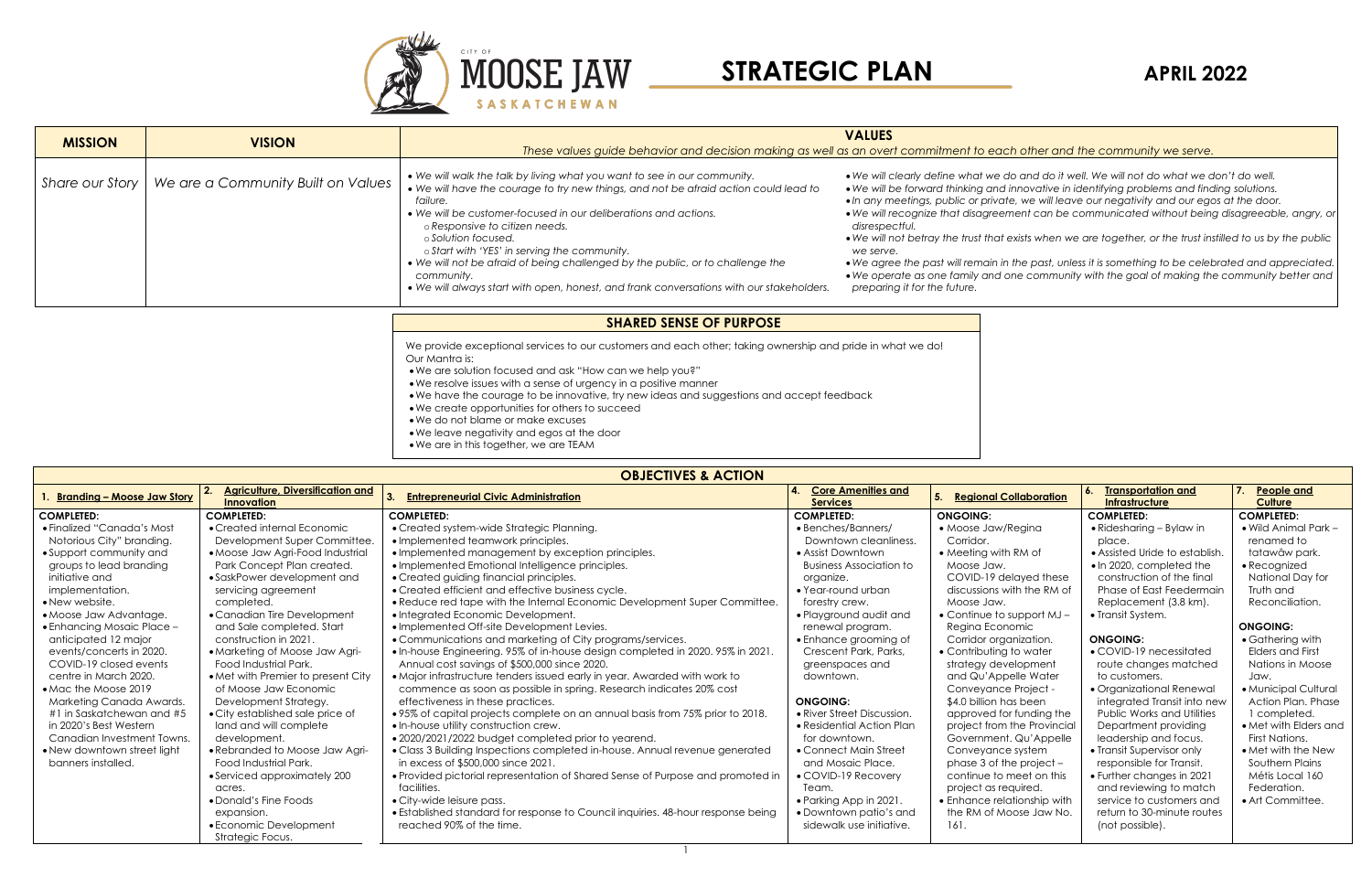| <b>Branding - Moose Jaw Story</b>                                | <b>Agriculture, Diversification and</b><br><b>Innovation</b>         | <b>Entrepreneurial Civic Administration</b><br>3.                                                                                                 | <b>Core Amenities and</b><br><b>Services</b>           | 5.<br><b>Regional Collaboration</b>       | <b>Transportation and</b><br><b>b.</b><br><b>Infrastructure</b> | 7.<br>People and<br><b>Culture</b> |
|------------------------------------------------------------------|----------------------------------------------------------------------|---------------------------------------------------------------------------------------------------------------------------------------------------|--------------------------------------------------------|-------------------------------------------|-----------------------------------------------------------------|------------------------------------|
| <b>COMPLETED (Continued):</b>                                    | <b>ONGOING:</b>                                                      | <b>COMPLETED (Continued):</b>                                                                                                                     | <b>ONGOING (Continued):</b>                            | <b>ONGOING (Continued):</b>               | <b>ONGOING (Continued):</b>                                     | <b>ONGOING(Continued):</b>         |
| • Won two Economic                                               | • Funding placed in 2022 budget                                      | . Initiated a Frequently Asked Questions project to allow citizens to self-direct to                                                              | • Community Association                                | • Participating on High                   | $\bullet$ Active transportation $-$                             | • Requested that                   |
| Developers Association of                                        | to support trade missions.                                           | appropriate department as well as to aid front line staff to have calls and                                                                       | model review and re-                                   | Impact Industry                           | development of Trails                                           | SUMA update their                  |
| Canada 2020 Marketing                                            | • Align with Saskatchewan's                                          | customers directed to the appropriate department.                                                                                                 | structuring.                                           | Engagement Team,                          | Master Plan.                                                    | Truth and                          |
| Canada Awards:                                                   | Growth Plan the Next Decade of                                       | • Continued to meet with local developers regarding Off-site Development                                                                          | • Parks winter                                         | looking at Ag/Food                        | • Review Solid Waste                                            | Reconciliation                     |
| 1.COVID-19 Recovery                                              | Growth 2020-2030.                                                    | Levies, development opportunities and promote "We will get your project in                                                                        | maintenance service                                    | production opportunities                  | Management Masterplan                                           | Policy.                            |
| Project/Plan. The City's                                         | • Virtual marketplace                                                | the ground.'                                                                                                                                      | review – pathways,                                     | in the Moose Jaw-Regina                   | (SWMMP) and consultants                                         | · Relationship                     |
| submission included economic<br>recovery initiatives implemented | spearheaded and funded.                                              | • Accountability workshops for all out-of-scope supervisory staff for the purpose                                                                 | outdoor rinks.                                         | and southern region of SK.                | hired to determine a                                            | building with                      |
| by City Council, along with                                      | · Geothermal initiative.<br>• Great Plains Power Station.            | of reviewing and revising 2018 fundamental document. Purpose to create the                                                                        | • Replacement plan for<br><b>Phyllis Dewar Outdoor</b> | • Participating on the                    | location for the landfill                                       | stakeholders and                   |
| partnerships that were forged                                    | • Westheath school.                                                  | culture to achieve: 1. Heightened level of accountability. 2. Heightened<br>sense of urgency. 3. Better defined philosophy of service to Council, | Pool.                                                  | Regional Planning<br>Leadership Committee | and decommissioning old                                         | organizations.<br>• Zero cases     |
| with the Moose Jaw & District                                    | • COVID-19 Recovery Team.                                            | Community, and each other.                                                                                                                        | · Digital Water Meter                                  | (WBRPC), including the                    | landfill.                                                       | reported to the                    |
| Chamber of Commerce, Tourism                                     | · Baildon Irrigation.                                                | · Elevate Safety to Strategic Leadership Team and ensure compliance with                                                                          | Program.                                               | City of Regina and Praxis                 | • SaskPower Infrastructure                                      | Administrative                     |
| Moose Jaw, Downtown Business<br>Association, WOW Factor Media    | • SaskPolytech partnership.                                          | corrective actions. Continued culture shift and accountability required to                                                                        | • Created Economic                                     | Consulting.                               | Servicing of water, storm                                       | <b>Review Officer</b>              |
| and several members of the                                       | • City of Moose Jaw information                                      | manage the Safety program.                                                                                                                        | Development                                            | • Participating on the                    | and sanitary mains.                                             | since 2019.                        |
| business community. Those                                        | at all Sask Trade Mission offices.                                   | • Separated the Engineering Department into the Engineering Department and                                                                        | Coordinator position.                                  | Prairie Skies Integrated                  | • Thunderbird Viaduct                                           | • Created Economic                 |
| partnerships resulted in the                                     | • Before you start, start here                                       | Public Works & Utilities Department allowing each Department to focus on                                                                          | 50% downtown and 50%                                   | Network (PSIN) Advisory                   | Rehabilitation.                                                 | Development                        |
| creation of weekly Think Tank                                    | campaign.                                                            | core services.                                                                                                                                    | Indigenous                                             | Team.                                     | • Buffalo Pound to Moose                                        | Coordinator                        |
| recovery meetings, the                                           | • Formal meeting with MLA's                                          | • Investment Committee.                                                                                                                           | engagement.                                            | • Rural and Northern                      | Jaw – Water Supply                                              | position. 50%                      |
| downtown Pop-up patio, Virtual<br>Moose Jaw Marketplace and      | regarding Team Moose Jaw.                                            | • Succession Planning.                                                                                                                            |                                                        | <b>Immigration Project.</b>               | Transmission Line - Pumps                                       | Indigenous                         |
| more.                                                            | • 2021 was the fifth best year on                                    | • Ceridian Dayforce payroll system.                                                                                                               |                                                        | · Baildon Irrigation.                     | and Electrical Upgrades.                                        | engagement and                     |
| <b>2.</b> Brand Identity. The City's                             | record for building permits.                                         | • Single contract for trades.                                                                                                                     |                                                        | • Caron/Mortlach Water                    | • High Service Pumphouse                                        | 50% downtown.                      |
| submission focused on the                                        | • Approaching \$1 billion dollars of                                 | . Implemented new advertising and sponsorship program for parks and facilities                                                                    |                                                        | Co-op.                                    | Replacement.                                                    | • Homeless shelter.                |
| collaborative approach taken to                                  | investment in Moose Jaw over                                         | - received \$100,000 from Kinsmen Club for park naming rights.                                                                                    |                                                        | · Red Lake Water Co-op.                   | • Connecting new Cast Iron                                      |                                    |
| rebrand Moose Jaw as                                             | four years.                                                          | • Electronic Tender Submission process for Bidders.                                                                                               |                                                        | · Highway commercial                      |                                                                 |                                    |
| "Canada's Most Notorious City".<br>The City hosted a public      | • Rural and Northern Immigration                                     | . Internal Procedure for Tender/RFP processes for Engineering and Public Works.                                                                   |                                                        | development. Joint                        | watermains to new Cast                                          |                                    |
| branding presentation in                                         | Pilot Program - 30 employers, 80                                     | • Cleared backlog of outstanding items from Council and Planning Committee.                                                                       |                                                        | planning with developer                   | Iron watermains.                                                |                                    |
| October, 2018, and included                                      | positions. Only City in                                              | • Mosaic Place contracted to event management expertise.                                                                                          |                                                        | in RM of Moose Jaw.                       |                                                                 |                                    |
| City Council, Tourism Moose Jaw,                                 | Saskatchewan. One of ten in                                          | • SaskTix - four external clients.                                                                                                                |                                                        |                                           |                                                                 |                                    |
| Chamber of Commerce,                                             | Canada.                                                              | . In-house food and beverage service at Mosaic Place.                                                                                             |                                                        |                                           |                                                                 |                                    |
| community groups and local                                       | • Artificial Intelligence Program.<br>Identifying companies ready to | • Culture training/Leadership Development.<br>• Principles of Effective Leadership.                                                               |                                                        |                                           |                                                                 |                                    |
| businesses in branding<br>discussions that led to the            | expand.                                                              | • Emotional Intelligence.                                                                                                                         |                                                        |                                           |                                                                 |                                    |
| February 12, 2020 launch of the                                  | · Position vacancies in excess of                                    | • Negotiation and Conflict Resolution.                                                                                                            |                                                        |                                           |                                                                 |                                    |
| City's new branding logo,                                        | 75 on an ongoing basis.                                              | • Coaching and Mentoring Employees.                                                                                                               |                                                        |                                           |                                                                 |                                    |
| website and app.                                                 |                                                                      | · Interpersonal Communication.                                                                                                                    |                                                        |                                           |                                                                 |                                    |
| <b>ONGOING:</b>                                                  |                                                                      | • Creating Effective Work Teams.                                                                                                                  |                                                        |                                           |                                                                 |                                    |
| • Attend International                                           |                                                                      | • Public Art Policy.                                                                                                                              |                                                        |                                           |                                                                 |                                    |
| <b>Shopping Centres</b>                                          |                                                                      | • Moose Jaw Pickleball agreement.                                                                                                                 |                                                        |                                           |                                                                 |                                    |
| Conference, when able.                                           |                                                                      | . Iron Bridge Facility agreement.                                                                                                                 |                                                        |                                           |                                                                 |                                    |
| • Will facilitate Moose Jaw                                      |                                                                      | . Timothy Eaton building sale.                                                                                                                    |                                                        |                                           |                                                                 |                                    |
| Information Technology                                           |                                                                      | • Moose Jaw Tennis Club partnership.                                                                                                              |                                                        |                                           |                                                                 |                                    |
| conference.                                                      |                                                                      | . Purchasing Policy amendments - enhanced accountability.                                                                                         |                                                        |                                           |                                                                 |                                    |
| • Relocation Guide enhanced                                      |                                                                      | <b>ONGOING:</b>                                                                                                                                   |                                                        |                                           |                                                                 |                                    |
| in accordance with mission.                                      |                                                                      | • Promote Shared Sense of Purpose internally - culture.                                                                                           |                                                        |                                           |                                                                 |                                    |
| • Won Saskatchewan                                               |                                                                      | • Core services/Organizational Renewal.                                                                                                           |                                                        |                                           |                                                                 |                                    |
| Municipal Awards.                                                |                                                                      | • COVID-19 Recovery Team.                                                                                                                         |                                                        |                                           |                                                                 |                                    |
| • Creating stand to proudly                                      |                                                                      | • Standardized Policy and Operating Guidelines concept created.                                                                                   |                                                        |                                           |                                                                 |                                    |
| display refurbished historic                                     |                                                                      | • Program to notify developers to see City Hall first.                                                                                            |                                                        |                                           |                                                                 |                                    |
| town bell.<br>• Make City logo available to                      |                                                                      | • Centralized Agreements, Bylaws, and Policies through Legislative &                                                                              |                                                        |                                           |                                                                 |                                    |
| local businesses for                                             |                                                                      | <b>Enforcement Services.</b>                                                                                                                      |                                                        |                                           |                                                                 |                                    |
| merchandise.                                                     |                                                                      | • Solar Power Initiative.                                                                                                                         |                                                        |                                           |                                                                 |                                    |
| • "Notorious Good Neighbour                                      |                                                                      | • Facility cost reduction through energy savings.                                                                                                 |                                                        |                                           |                                                                 |                                    |
| Guide" and                                                       |                                                                      | • Streamlined process for derelict properties.                                                                                                    |                                                        |                                           |                                                                 |                                    |
| "Waste/Recycling                                                 |                                                                      | • Centralized work groups. Cross training.                                                                                                        |                                                        |                                           |                                                                 |                                    |
| Education" launched in 2021.                                     |                                                                      | . Review work techniques to rationalize Engineering clerical services.                                                                            |                                                        |                                           |                                                                 |                                    |
| • Marketing Plan - "Get a Life"                                  |                                                                      | • Employee Newsletter.                                                                                                                            |                                                        |                                           |                                                                 |                                    |
| • Enhanced website presence.                                     |                                                                      | . Hillcrest Sports Centre future operating model and retrofit.                                                                                    |                                                        |                                           |                                                                 |                                    |
| • Tell our story.                                                |                                                                      | • Review and update Traffic Bylaw respecting signage and traffic warrants.<br>• Review and update Boulevard Crossing Bylaw.                       |                                                        |                                           |                                                                 |                                    |
| • Industry West marketing.                                       |                                                                      | • Process mapping.                                                                                                                                |                                                        |                                           |                                                                 |                                    |
| • Dinner to support Ukraine.                                     |                                                                      | · Backlog of emergency repairs completed.                                                                                                         |                                                        |                                           |                                                                 |                                    |
|                                                                  |                                                                      |                                                                                                                                                   |                                                        |                                           |                                                                 |                                    |